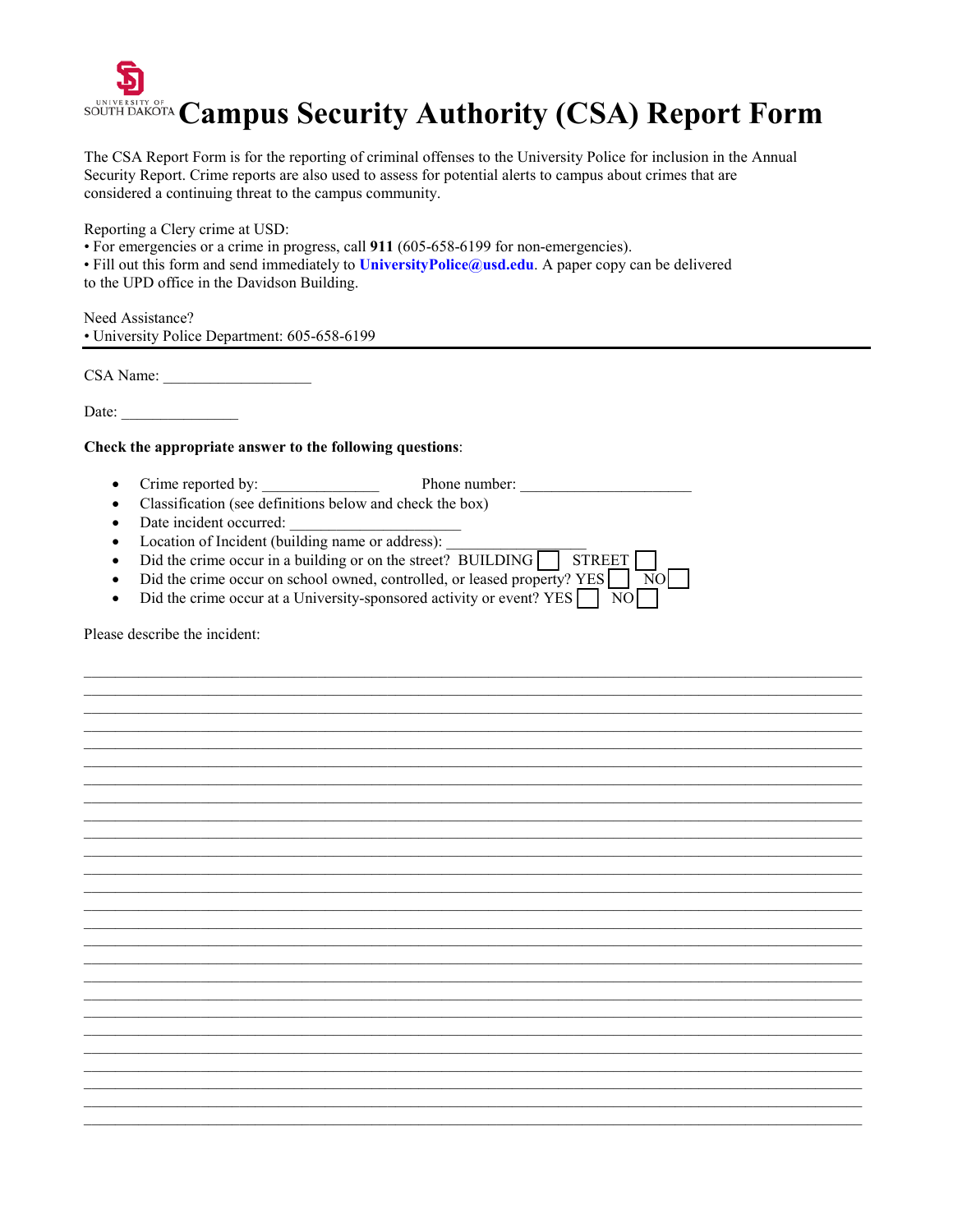*Murder/Non-Negligent Manslaughter:* the willful (non-negligent) killing of one human being by another. NOTE: Deaths caused by negligence, attempts to kill, assaults to kill, suicides, accidental deaths, and justifiable homicides are excluded.

*Negligent Manslaughter***:** the killing of another person through gross negligence.

*Robbery:* the taking or attempting to take anything from value of the care, custody or control of a person or persons by force or threat of force or violence and/or by putting the victim in fear.

*Aggravated Assault:* an unlawful attack by one person upon another for the purpose of inflicting severe or aggravated bodily injury. This type of assault usually is accompanied by the use of a weapon or by means likely to produce death or great bodily harm. It is not necessary that injury result from an aggravated assault when a gun, knife or other weapon is used which could or probably would result in a serious potential injury if the crime were successfully completed.

*Burglary:* The unlawful entry of a structure to commit a felony or a theft. For reporting purposes this definition includes: unlawful entry with intent to commit a larceny or a felony; breaking and entering with intent to commit a larceny; housebreaking; safecracking; and all attempts to commit any of the aforementioned.

*Motor Vehicle Theft:* The theft or attempted theft of a motor vehicle. (Classify as motor vehicle theft all cases where automobiles are taken by persons not having lawful access, even though the vehicles are later abandoned - including joy riding)

*Arson***:** The willful or malicious burning or attempt to burn, with or without intent to defraud, a dwelling house, public building, motor vehicle or aircraft, or personal property of another kind.

*Weapon Law Violations:* The violation of laws or ordinances dealing with weapon offenses, regulatory in nature, such as: manufacture, sale, or possession of deadly weapons; carrying deadly weapons, concealed or openly; furnishing deadly weapons to minors; aliens possessing deadly weapons; all attempts to commit any of the aforementioned.

*Drug Abuse Violations:* Violations of state and local laws relating to the unlawful possession, sale, use, growing, manufacturing, and making of narcotic drugs. The relevant substances include: opium or cocaine and their derivatives (morphine, heroin, codeine); marijuana; synthetic narcotics (Demerol, methadones); and dangerous non-narcotic drugs (barbiturates, Benzedrine).

*Liquor Law Violations:* The violation of laws or ordinance prohibiting: the manufacture, sale, transporting, furnishing, possessing of intoxicating liquor; maintaining unlawful drinking places; bootlegging; operating a still; furnishing liquor to minor or intemperate person; using a vehicle for illegal transportation of liquor; drinking on a train or public conveyance; all attempts to commit any of the aforementioned. (Drunkenness and driving under the influence are not included in this definition.)

*Dating Violence:* The term "dating violence" means violence committed by a person— (A) who is or has been in a social relationship of a romantic or intimate nature with the victim; and (B) where the existence of such a relationship shall be determined based on a consideration of the following factors: the length of the relationship, the type of relationship and the frequency of interaction between the persons involved in the relationship.

*Domestic Violence:* The term "domestic violence" includes felony or misdemeanor crimes of violence committed by a current or former spouse or intimate partner of the victim, by a person with whom the victim shares a child in common, by a person who is cohabitating with or has cohabitated with the victim as a spouse or intimate partner, by a person similarly situated to a spouse of the victim under the domestic or family violence laws of the jurisdiction receiving grant monies, or by any other person against an adult or youth victim who is protected from that person's acts under the domestic or family violence laws of the jurisdiction.

*Stalking:* The term "stalking" means engaging in a course of conduct directed at a specific person that would cause a reasonable person to—(A) fear for his or her safety or the safety of others; or (B) suffer substantial emotional distress.

## *Sex Offenses-Forcible*

Any sexual act directed against another person, forcibly and/or against that person's will; or not forcibly or against the person's will where the victim is incapable of giving consent.

*Forcible Rape:* The carnal knowledge of a person, forcibly and/or against the person's will; or not forcibly or against the person's will where the victim is incapable of giving consent because of his/her temporary or permanent mental or physical incapacity (or because of his/her youth).